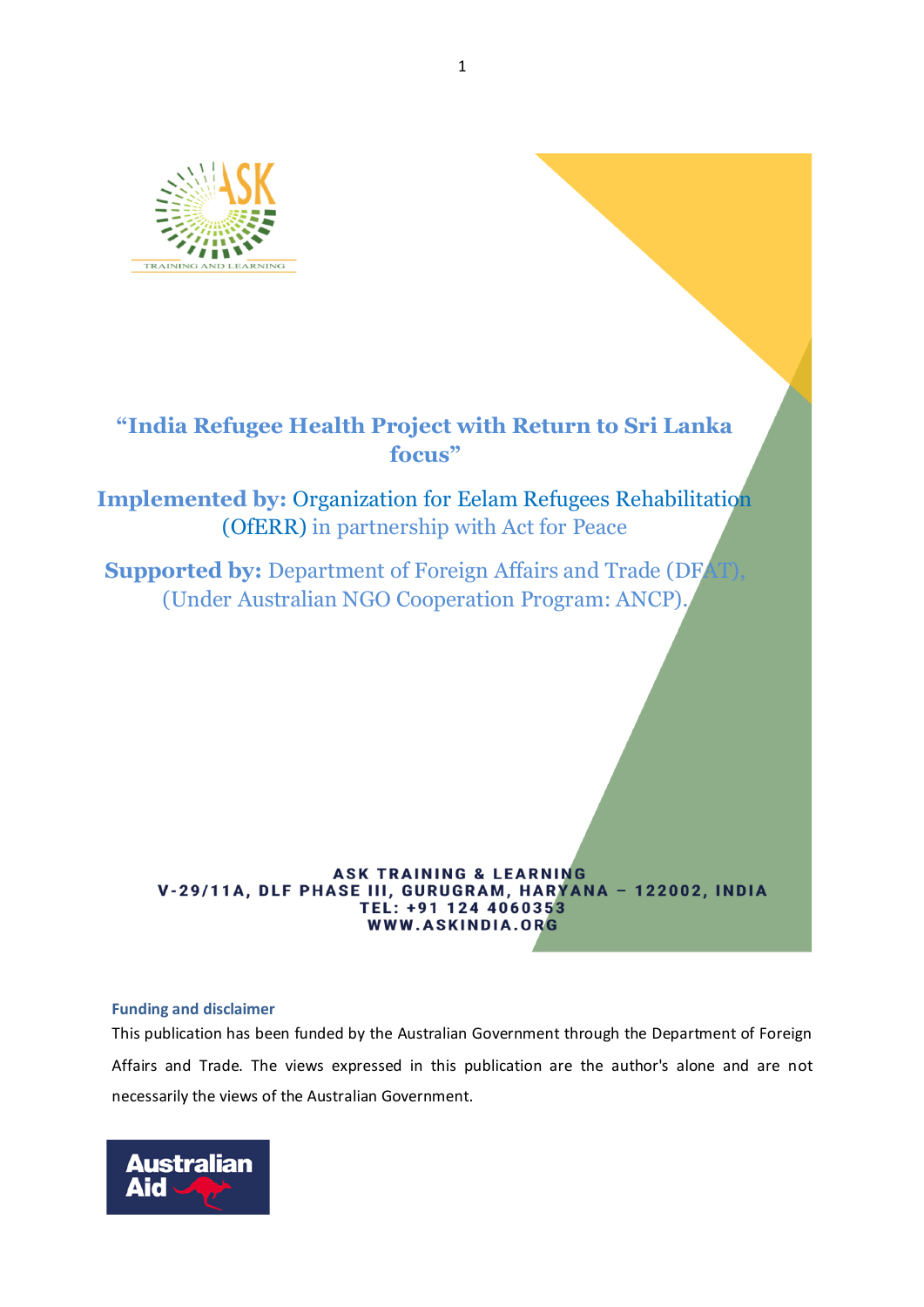#### **Acknowledgement**

ASK Training and Learning (ASK T&L) would like to express our gratitude to Act for Peace for providing the opportunity to undertake the evaluation of "India Refugee Health Project with Return to Sri Lanka focus" project (ANCP Project) in 107 refugee camps in various districts in Tamil Nadu**,** being implemented by OfERR with the support of Department of Foreign Affairs and Trade (DFAT) and Australian NGO Cooperation Program (ANCP).

We particularly thank Ms. Aheila and the entire team of ANCP Project for their constant support and facilitation of the whole process and making it successful despite the challenges under the COVID-19 situation. We also thank all the key respondents who contributed to this evaluation, including women and men from different camps, youth, health workers and networking organisations and concerned government officials. Writing of this report would have been a challenging task without their valuable inputs.

We are also thankful to Mrs. Sharni Boyall and Dr. Florina Xavier from Act for Peace for their continuous support and feedback and inputs right from the designing stage.

We hope that this Evaluation will help OfERR and Act for Peace to identify the areas of strength and concern and help OfERR design the next phase of the project.

Thanking You,

ASK Training and Learning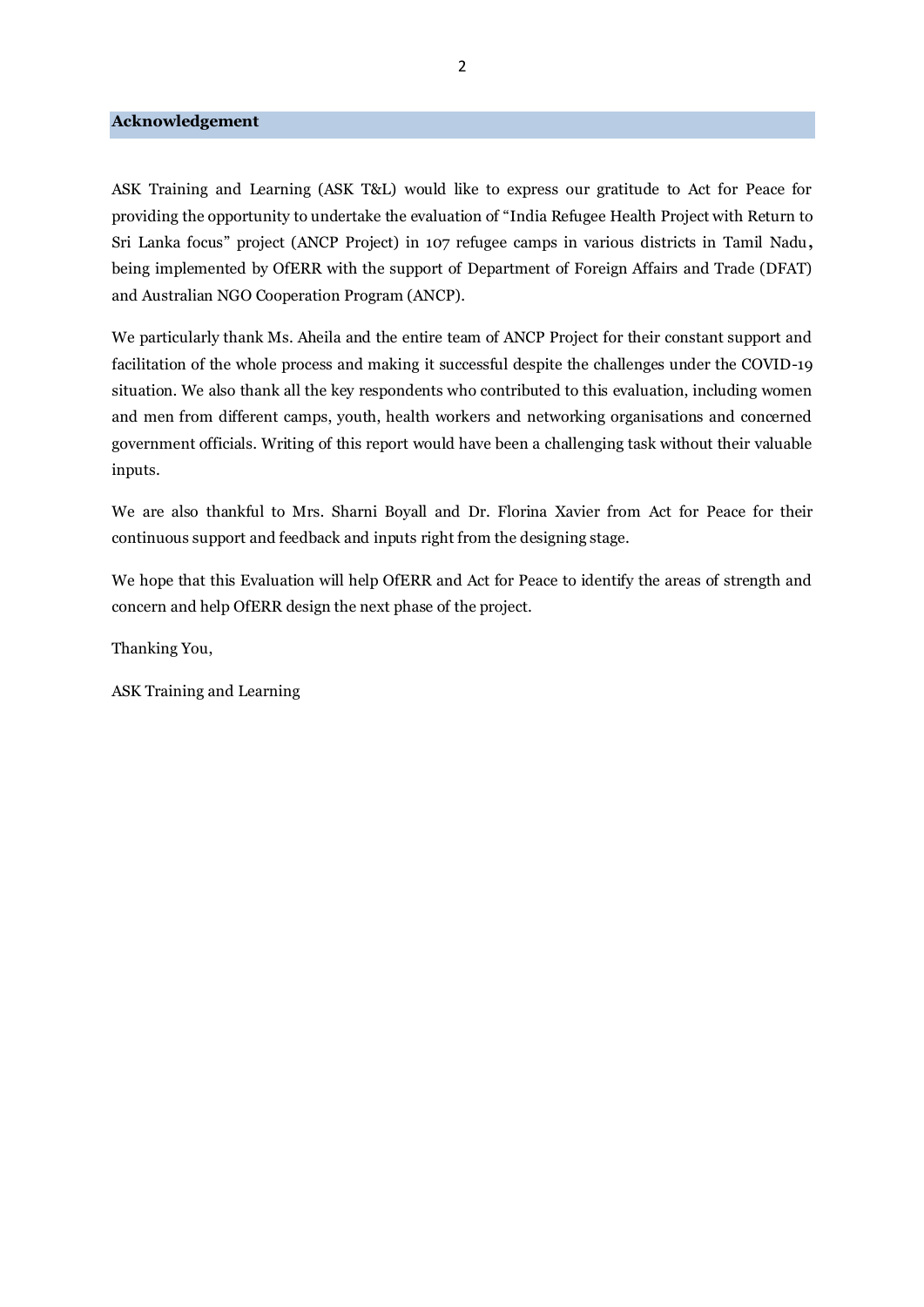#### **Executive Summary**

#### **Introduction and background**

The "India Refugee Health Project with return to Sri Lanka focus" is a project run by Organization for Eelam Refugees Rehabilitation (OfERRR) with Act for Peace (AfP) as partners for the Sri Lankan refugees living in various camps in Tamil Nadu state in India. The project has a strong focus on improving health seeking behaviour of Sri Lankan refugees within the context of a longer term refugee return program and equipping refugees for voluntary return to Sri Lanka. The project was supported by the Department of Foreign Affairs and Trade (DFAT) and Australian NGO Cooperation Program (ANCP).

#### **Specific Objective and the Scope of the Evaluation**

Based on the Terms of Reference (ToR) between ASK T&L and Act for Peace, the specific objective of this evaluation is to determine Impact, Effectiveness and Coherence of the project under three broad outcomes: The broad focus of the evaluation is the activities funded under *India Refugee Health Project with return to Sri Lanka focus* implemented from 1 July 2018 (current project phase), with reference to lessons learned from the previous project (back to  $1<sup>st</sup>$  July 2017)

#### **Approach and Methodology**

The evaluation adopted the following methodology:

- Desk Review
- Interviews: In-depth Interviews and Computer Assisted Personal Interviews (CAPI)
- Focus Group Discussions (FGDs) and Participatory Rapid Appraisal (PRA) Exercises with Staff

The Evaluation was conducted by Ask Training and Learning Private Limited, Gurgaon. The field evaluation was carried out from 29th November to 3rd December, 2021 covering 10 refugees' camps in 5 districts in Tamil Nadu (TN).

#### **Key Recommendations**

- **1. Institutional level**
- 1.1. **Capacity building of health workers:** Health workers capacity needs to be strengthened by providing training on various skills and information, including advocacy and latest health schemes.
- 1.2. **Bridging the gaps of human resource**: New health workers needs to be appointed from the same camps where there is lack of resident health workers. Besides, new and existing health workers should be motivated by increasing honorarium for their dedicated service.

#### **2. Programmatic level**

**General Recommendation:** OfERR should strengthen advocacy efforts with GoTN to ensure access to basic services like Anganwadi, transport facilities and health services in all the camps. For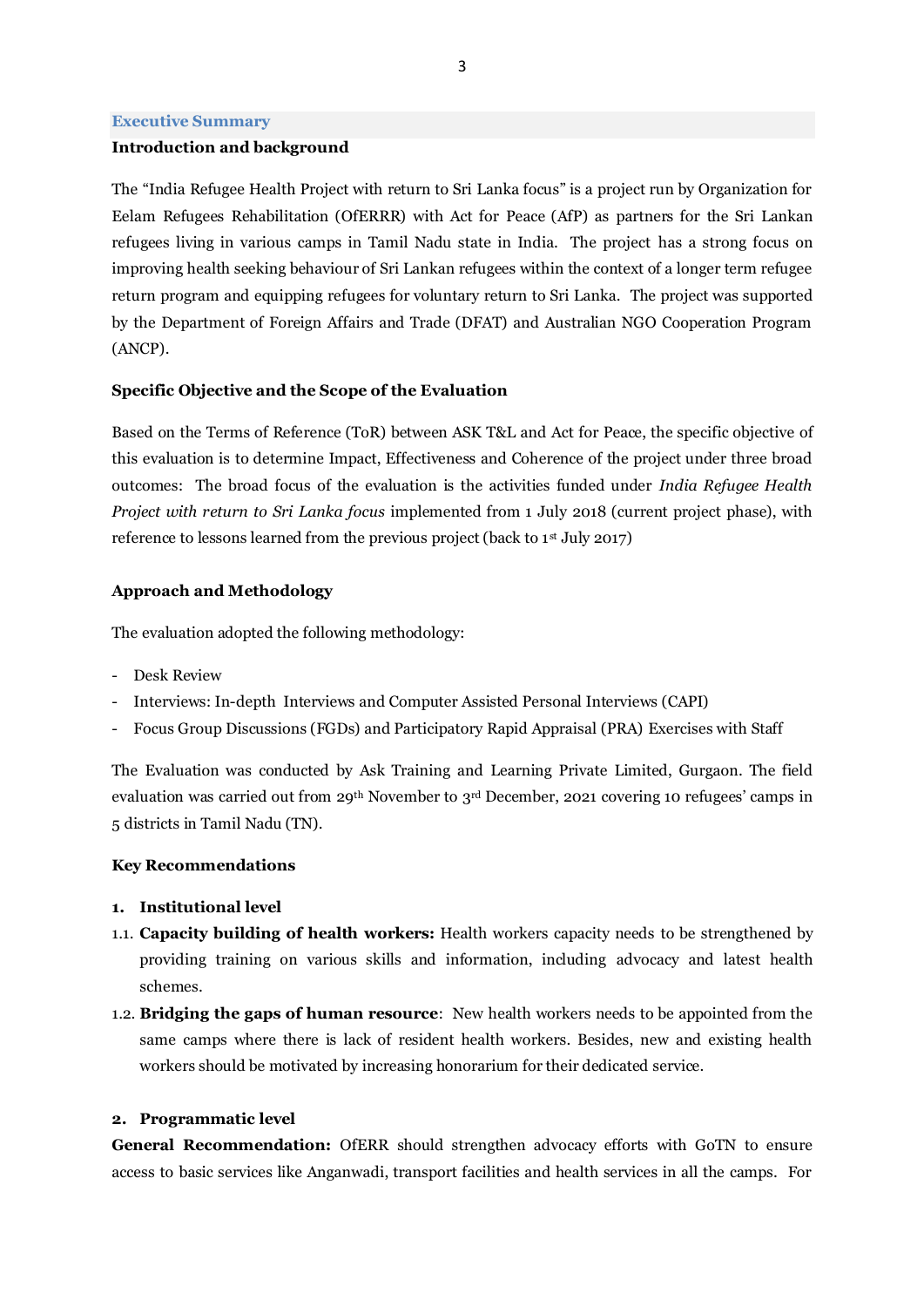this purpose, there has to be constant dialogues with influential people in recently formed high level committee for the welfare of refugees, officials from various departments and other influential people.

- **2.1.Strengthening Existing Programmes:** Existing interventions need to be strengthened by addressing the gaps in various areas such as psycho social support, disability inclusion, sexual and reproductive health etc. Mainstreaming mental health issues by organising awareness sessions with the larger group and ensuring regular counselling services, advocacy with the government to ensure basic services and to extend physiotherapy services and better access to de-addiction services, etc.; Mapping out the needs of persons with disabilities and elderly across the camps and bridge the gaps to increase their access to basic services; inclusion of all the women in the reproductive age in the awareness programmes on sexual and reproductive health issues; continuation of nutrition support to the vulnerable groups, etc. are some of the actionable strategies to strengthen the programmes.
- 2.2. **Initiating Local resource mobilization:** A committee for local resource mobilization for health specific support needs be formed at district level under the leadership of camp leaders to support the needy patients for various treatment services.

#### **Key Findings**

#### **Impact: Areas of Strength**

- Overall, the project proved to be successful in achieving the intended outcomes. There has been an increased access to various services provided by OfERR as well as the government in the areas of treatment and prevention services during the past three years. Most of those interviewed (both quantitative and qualitative) proved to be satisfied for the support they received.
- 100% vaccination by the Government of India was achieved to prevent various diseases which found to be led to reduction in diseases among children in the age group of 0-5 years. 100% reduction of various communicable diseases was also found.
- 100% safe institutional delivery, even during COVID-19. There has been an increase in the health and birth weight of babies consistently above 2.5 kg due to increased awareness on the significance of nutritional food along with the distribution of nutritional food. Nearly 93% of new-born's birth weight was above 2.5kg in 2020 while in 2021, there has been a slight increase showing 94.2% of the new-born babies with the birth weight of 2.5kg or more. There has not been infant mortality and maternal mortality.
- Enhanced awareness of people on various health issues which helped them in in early identification of chronic illness and take necessary treatments. 72% of refugees (out of 1200) felt the project had contributed to an increase in their quality of life (FY19 survey).
- No new HIV/AIDS cases have been reported; and stigma around this has been also reduced.
- Effective interventions of health workers resulted in acknowledging them by the government officials as first point of contact before conducting any programme in the camp.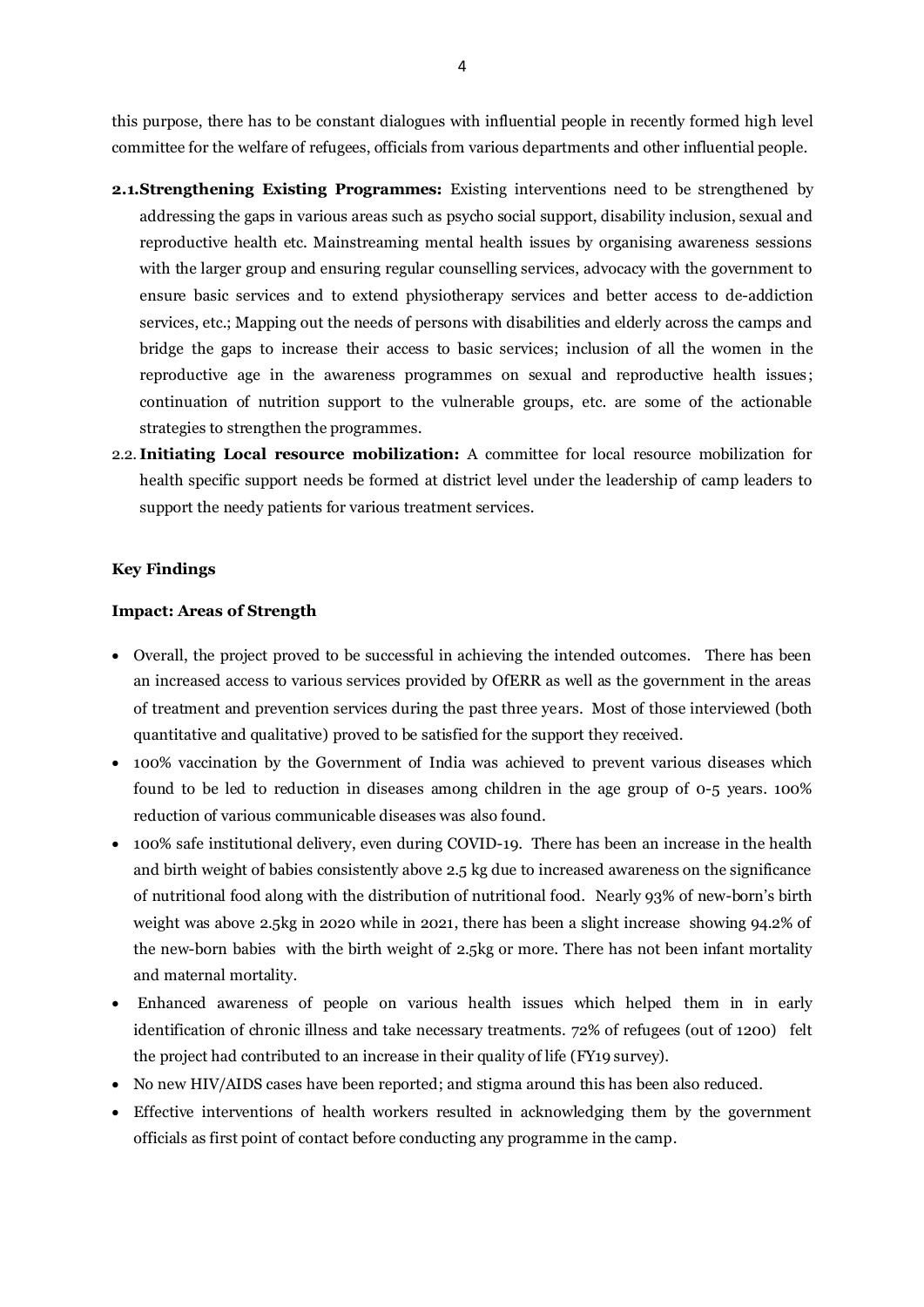- Health workers identified a total of 149 cases with mental health issues; among them 107 persons with severe psychological/psychiatric issues were shortlisted and sent to professional psychiatrists.
- 83 Persons with disabilities (PWDs) were provided assistive devices which have helped them boost their confidence and sense of self-reliance. Wheel chair provided by OfERR helped them in increased mobility and social interaction independently. A total of 20 PWD students across the camps were able to pursue special education exceeding the three year target of 15. All the eligible PWDs have been receiving INR.1000 per month from the government under the pension scheme which is found to be a big support for them to buy medicines and food.
- Due to the precautionary measures and distributing supplementary spread of COVID-19 was reduced. High rate of vaccination was achieved as out of 33736 refugees (18+), a total of 19126 people were vaccinated with second dose and 28806 people were vaccinated with first dose.

#### **Impact: Areas of Concerns and Recommendations**

• During 2020, there were 39 suicide attempts and 11 suicidal deaths; during 2021 it has been increased up to 63 suicidal attempts and 29 deaths. Increasing alcoholism is also a concern. Mental health programme need to be strengthened.

#### **Effectiveness: Areas of Strength**

- Health workers' collaborative effort with the government service providers was found to be effective in achieving the outcomes.
- 408,509 home visits were conducted during the last three years, exceeding the target of 404,400. Home visits helped them identify 318 persons with chronic diseases, and 1126 pregnant mothers at early months and 290 persons referred to counsellors. 22165 persons got benefitted from first aid medicines provided by health worker out of which 2152 persons were referred to further care.
- OfERR exceeded their target of 1,200 awareness sessions by 150 (holding 1,350 total), with the participation of 27,750 refugees.
- A total of 15036 persons participated in medical camps; 362 special medical camps were conducted benefitting 6617 persons; 2185 chronic patients receive assistance to regular clinic visits or follow up care; 1419 hospitalised patients were assisted for their treatment related expenses; and 203 patients who undergo major surgeries were assisted with part of their medical expenses.
- 158 women (+ adolescent girls) received gynaecological services, exceeding the target of 150; 290 risk prone pregnant mothers received medical treatment exceeding the target of 275; 103 adolescent girls and women received medical assistance to treat gynaecological problems.
- 1623 persons have been provided Vitamin-C+Zinc supplements to enhance immunity which helped them recover soon. 227 children were examined and treated their malnutrition problems.
- 327 sessions were conducted in camps for health workers and caregivers of PWD showing an increase in the actual target which was 300; and 262 persons received assistance for their specific medical care. 265 PWDs received appliances, which helped them improve their Activities of Daily Life (ADL) and mobility. 20 PWD students benefitted for their special education out of which 5 persons completed their study and new PWDs included in their places during three-year period.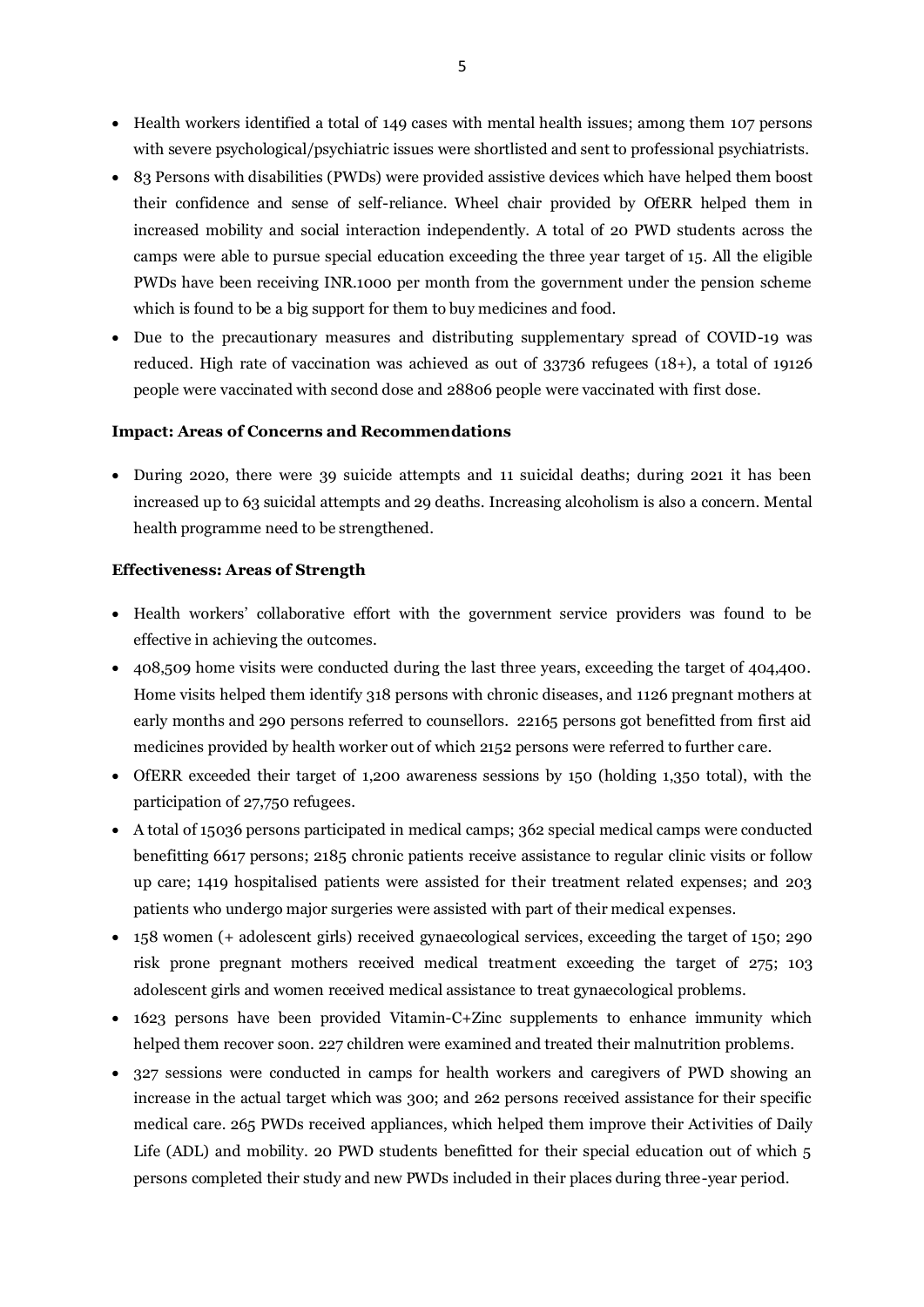• A total of 23,360 refugees were provided free prescriptive medicines including 14265 females and 9095 males. 2792 referrals have been made including 1653 females and 115 males.

# **Effectiveness: Areas of Concerns and Recommendations**

- Lack of adequate number of health workers is a concern in some camps. The gap of health workers need to be filled wherever it is needed. Further, they need to update their knowledge on new technologies in the health field.
- Given the unaffordable cost of major surgeries, treatment and hospitalisation for critical diseases, funds need to be allocated based on the emerging needs in context of increasing needs and demands.

## **Key Lessons Learnt and Best Practices**

• Investing in human resource in the same camps; Comprehensive Coverage of health issues along with other needs; Maintaining Database of beneficiaries; Equity and Inclusion focus; Team work and constant cross learning, and Crisis Support Strengthening the rapport were found to be key learning and best practices.

## **Sustainability Measures**

• A series of sustainability measures have been found such as encouraging the culture of Mobilising local resources and activate local networks for developmental needs; strengthened self-reliance and healthy diet habits; increased Rapport with the government health officials through constant engagement; enhanced capacity of staff; and promoting the culture of Youth Volunteerism.

# **Coherence**

The project has been in line with Sustainable Development Goals (SDGs) such as: Goal 3- Good Health and Wellbeing, Goal 10-reduced Inequalities, Goal 16-Peace, Justice and Strong Institutions, Goal 17-Partnerships for the Goals; and the SDG's guiding principle 'leave No one behind'

The project also thematically aligns with current health laws and policies in India (including TN) such as National Health Policy 2017, India New born Action Plan 2014, National Policies for Persons with Disabilities (2006), Mental Health Act, 1987, National Vaccine Policy (2011), etc.

There is a strong coherence between organisational visions and missions of Act for Peace and OfERR since both organisations execute the mission through a humanitarian value driven and equityinclusion approach with special focus on the most needy and vulnerable groups.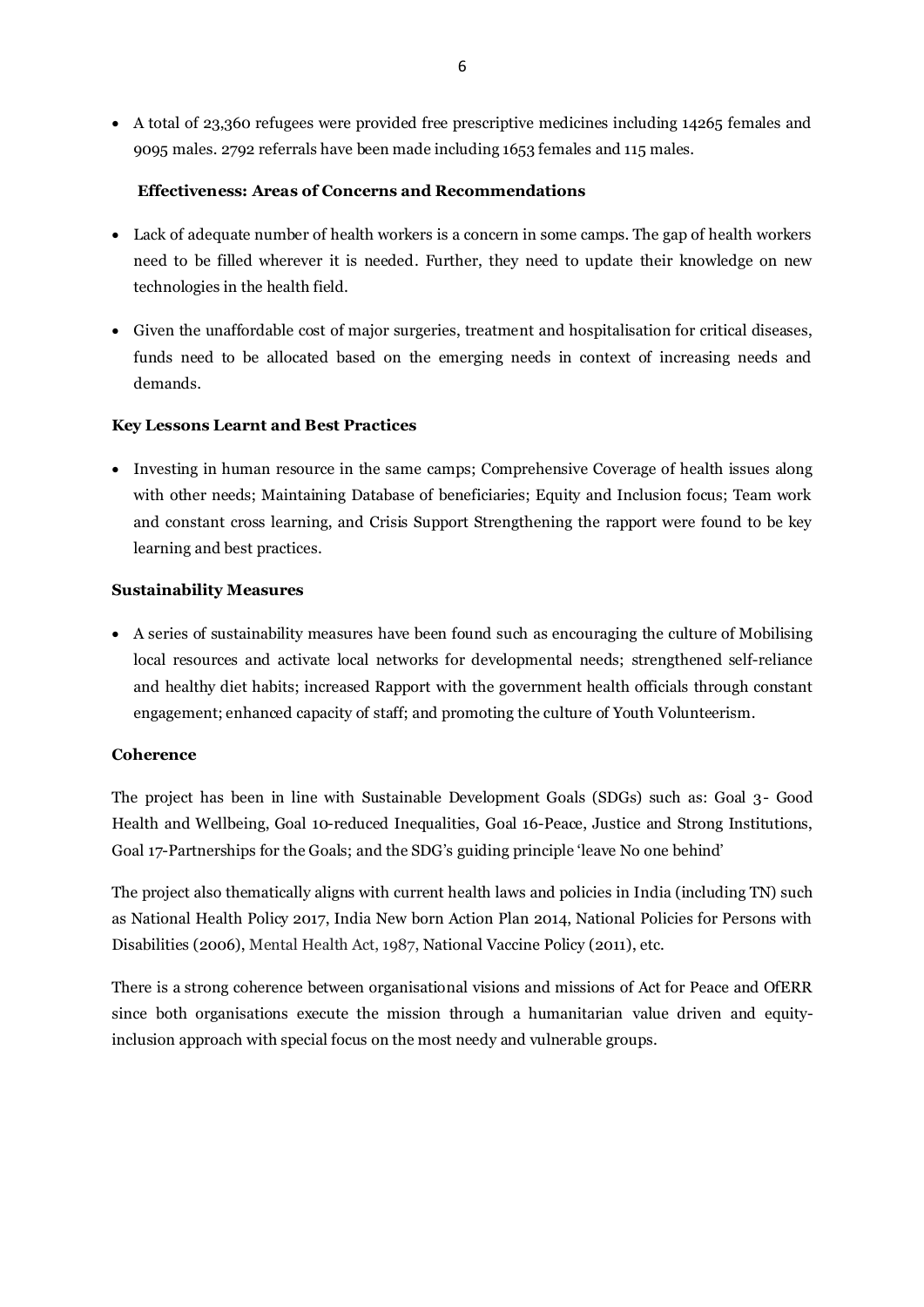# **Chapter 1: Backdrop: Overview of the Organisations and the Project**

The "India Refugee Health Project with return to Sri Lanka focus" is a project run by Organization for Eelam Refugees Rehabilitation (OfERR) with Act for Peace (AfP) as partners for the Sri Lankan refugees living in various camps in Tamil Nadu state in India. The project has a strong focus on improving health seeking behaviour of Sri Lankan refugees within the context of a longer term refugee return program and equipping refugees for voluntary return to Sri Lanka.

OfERR India is an organization of and for the Sri Lankan Tamil refugees started in 1984 as a voice for Sri Lankan Tamil refugees who were forced to flee their homeland and take refuge in India during the armed conflict that went on for over 25 years, displacing tens of thousands of families. OfERR's vision is to empower every refugee through education and opportunities, and provide them the support needed to make an informed decision about voluntary return to Sri Lanka, so that they can return as ambassadors of peace, justice, equity and sustainable development.

Act for Peace (AfP) is the International Aid and Development Agency of the National Council of Churches in Australia and works with local partners throughout the Pacific, Asia and Africa. AfP has been working with OfERR in Tamil Nadu state in India to implement this health project for the Sri Lankan refugees living in camps in Tamil Nadu, since 2013. The health project is funded by the Department of Foreign Affairs and Trade (DFAT) through the Australian NGO Cooperation Project (ANCP). AfP has also been working with OfERR India and OfERR Ceylon on the SLRRRP project since 2015 to make voluntary repatriation a sustainable durable solution for refugees and a viable alternative to protracted encampment and irregular migration.

According to the data provided by OfERR, currently there are around 58822 Sri Lankan refugees living in over 107 camps across Tamil Nadu. The ANCP health project in India addresses the needs of the entire refugee population living in camps by providing training of health workers at the camp level, first aid medicines, free prescriptive medicines, diagnosis, referral assistance, and raising awareness around health issues and medical assistance for chronic patient returnees. Further, advocacy with health authorities and effective utilisation of government health schemes also is a strong component of the project. The project has a key focus on equity and inclusion of the most vulnerable groups such as women, children, elders and Persons with Disabilities (PWDs).

An evaluation of the project was carried out in 2017, covering the project phase 2013-2016. The evaluation for this current phase was originally scheduled to take place in FY20 as this was three years since last evaluation. However, due to the outbreak of COVID-19 pandemic the evaluation was postponed to Financial Year 22 (FY22). The three-year project design was extended to cover 2020-21 also.

The project work with OfERR's health project at two levels:

• Addressing current health needs of refugees in the camps